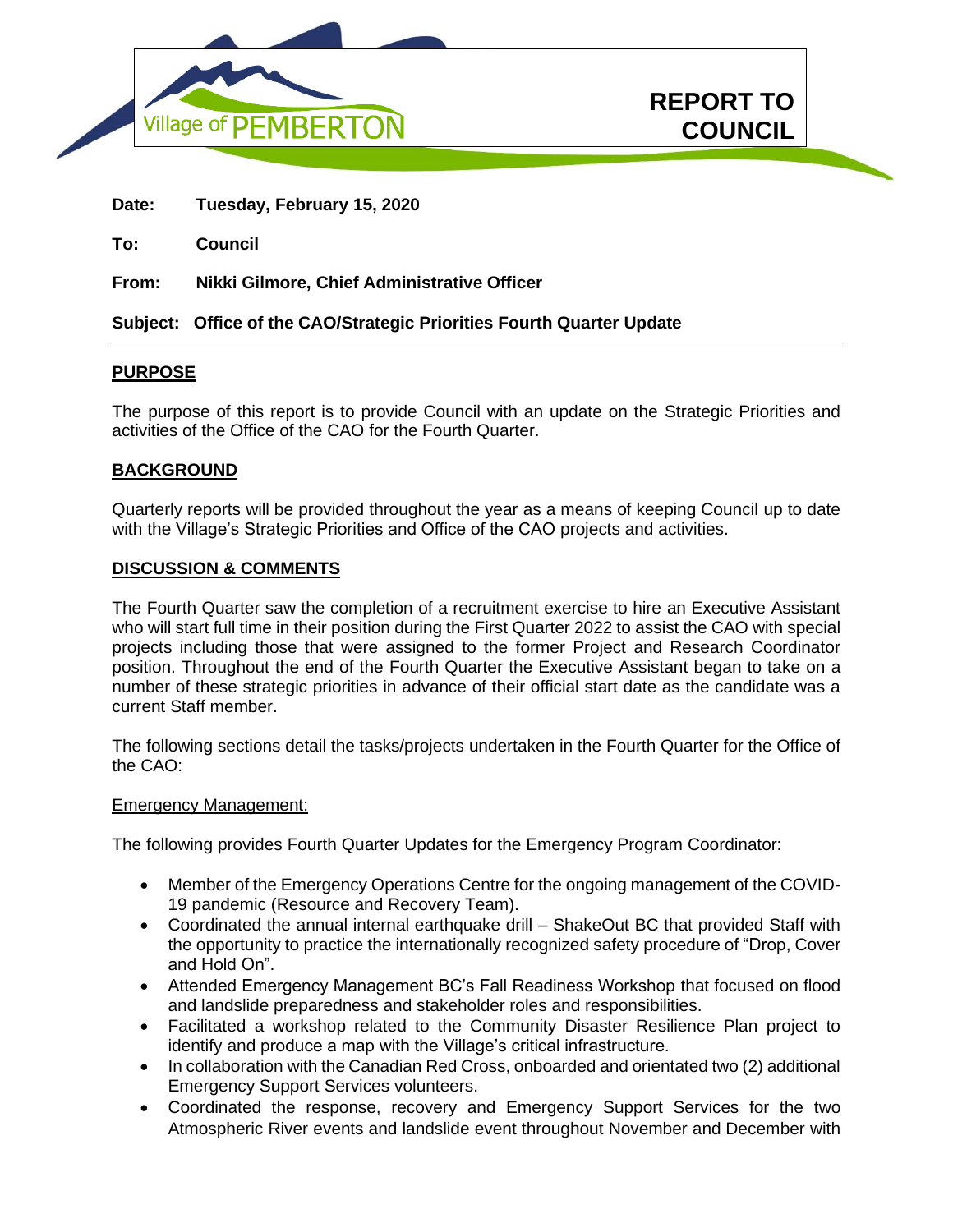Regular Council Meeting No. 1555 Fourth Quarter Office of the CAO/Strategic Priorities Update Tuesday, February 15, 2022 Page 2 of 3

> facilitation of a debrief and After-Action Review to identify what worked well, challenges encountered, lessons learned and areas for improvement.

• Audited Emergency Operations Centre (EOC) procedures and equipment based on After Action Reviews from EOC activations to address IT issues and gaps.

# Communications and Grant

The following provides Fourth Quarter Updates for the Communications and Grant Coordinator:

- Member of the Emergency Operations Centre for the ongoing management of the COVID-19 pandemic (Resource and Recovery Team) as well as two (2) Atmospheric River events.
- Submitted two (2) grant funding applications and supported the submission of three (3) more to support 2021 Strategic Priorities and shovel-ready projects.
- Provided ongoing strategic communications planning, branding and collateral development, public relations and media support, website and social media management and emergency response communications.

# Human Resources

The following provides Fourth Quarter Updates for the HR Coordinator:

- Member of the Emergency Operations Centre for the ongoing management of the COVID-19 pandemic (Resource and Recovery Team); providing legal opinion, data and research for Council to determine whether a mandatory vaccine mandate be considered for Staff.
- Onboarded three (3) new members of the team including two (2) new Managers and concluded recruitment efforts for two (2) positions starting in the First Quarter 2022.
- Provided Council with recommendations for the recruitment of the next Chief Administrative Officer and assisted in engaging the recruiting firm.
- Took on the coordination of IT services following the resignation of the Accounting and IT Coordinator.
- Launched the Compressed Workweek Trial for Union members.
- Launched End of Year Performance Evaluation process and Staff Survey feedback.

# Executive Assistant

In December 2021 Lyndsey Anic, started to transition part time into her new role as Executive Assistant, taking on the following projects:

- Supported the CAO with the RFP responses to Municipal Hall and Fire Hall development.
- Represented the Village as a liaison to BC Transit, the Regional Economic Development Collaborative, Destination BC Sea to Sky Committee.
- Attended the Municipal Technical Advisory Committee (MTAC) on Indigenous Relations workshop
- Attended the Nukw7ántwal Organizing Committee meeting to begin planning for the Nukw7ántwal Regional Gathering to be held in March 2022.